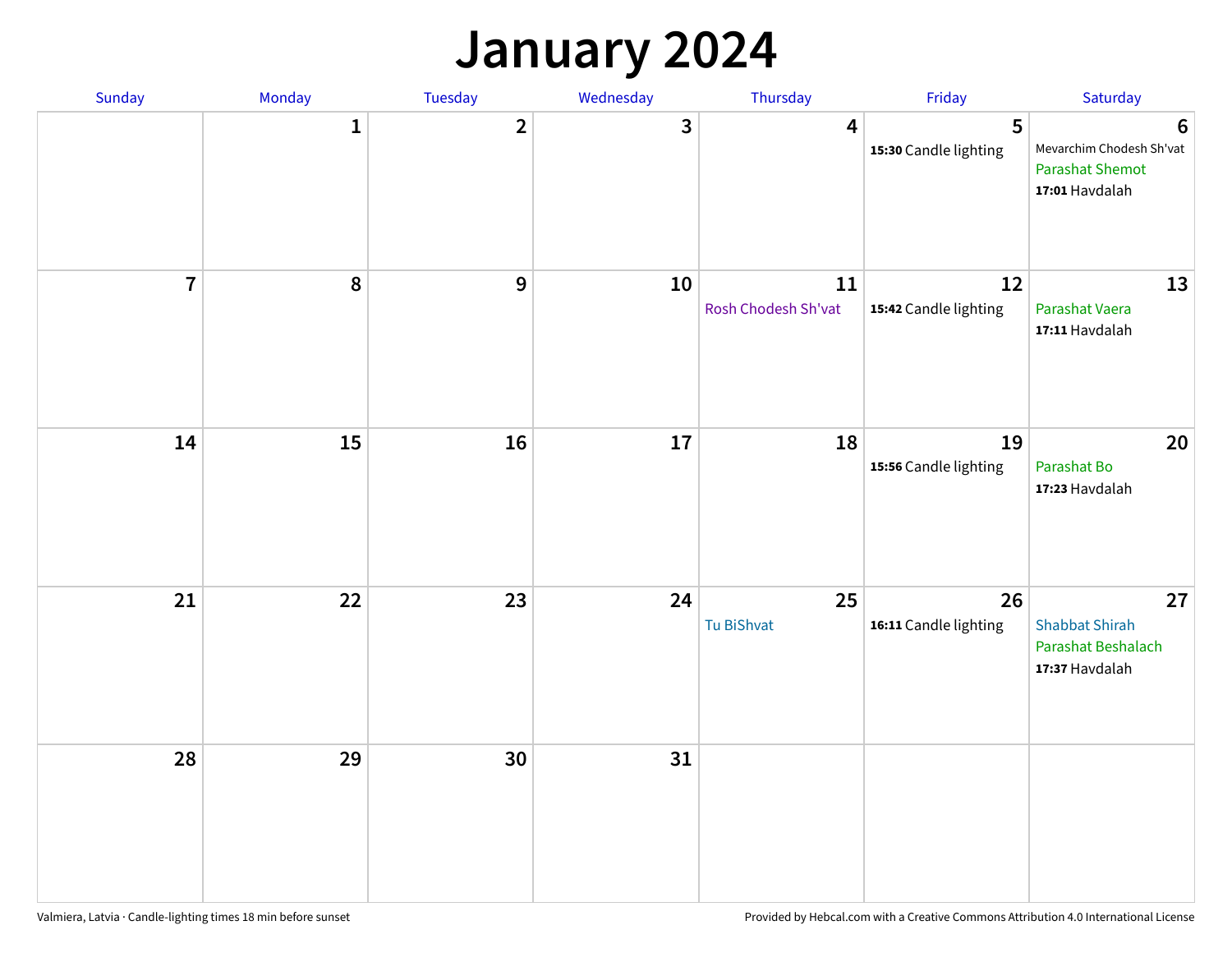# **February 2024**

| Sunday                  | Monday | Tuesday          | Wednesday      | Thursday     | Friday                                                         | Saturday                                                                     |
|-------------------------|--------|------------------|----------------|--------------|----------------------------------------------------------------|------------------------------------------------------------------------------|
|                         |        |                  |                | $\mathbf{1}$ | $\overline{2}$<br>16:27 Candle lighting                        | $\mathbf{3}$<br>Mevarchim Chodesh Adar I<br>Parashat Yitro<br>17:51 Havdalah |
| $\overline{\mathbf{4}}$ | 5      | $\boldsymbol{6}$ | $\overline{7}$ | ${\bf 8}$    | $\overline{9}$<br>Rosh Chodesh Adar I<br>16:44 Candle lighting | 10<br>Rosh Chodesh Adar I<br>Parashat Mishpatim<br>18:05 Havdalah            |
| ${\bf 11}$              | 12     | 13               | 14             | 15           | 16<br>17:00 Candle lighting                                    | 17<br>Parashat Terumah<br>18:20 Havdalah                                     |
| 18                      | 19     | 20               | 21             | 22           | 23<br><b>Purim Katan</b><br>17:16 Candle lighting              | 24<br>Parashat Tetzaveh<br>18:35 Havdalah                                    |
| 25                      | 26     | 27               | 28             | 29           |                                                                |                                                                              |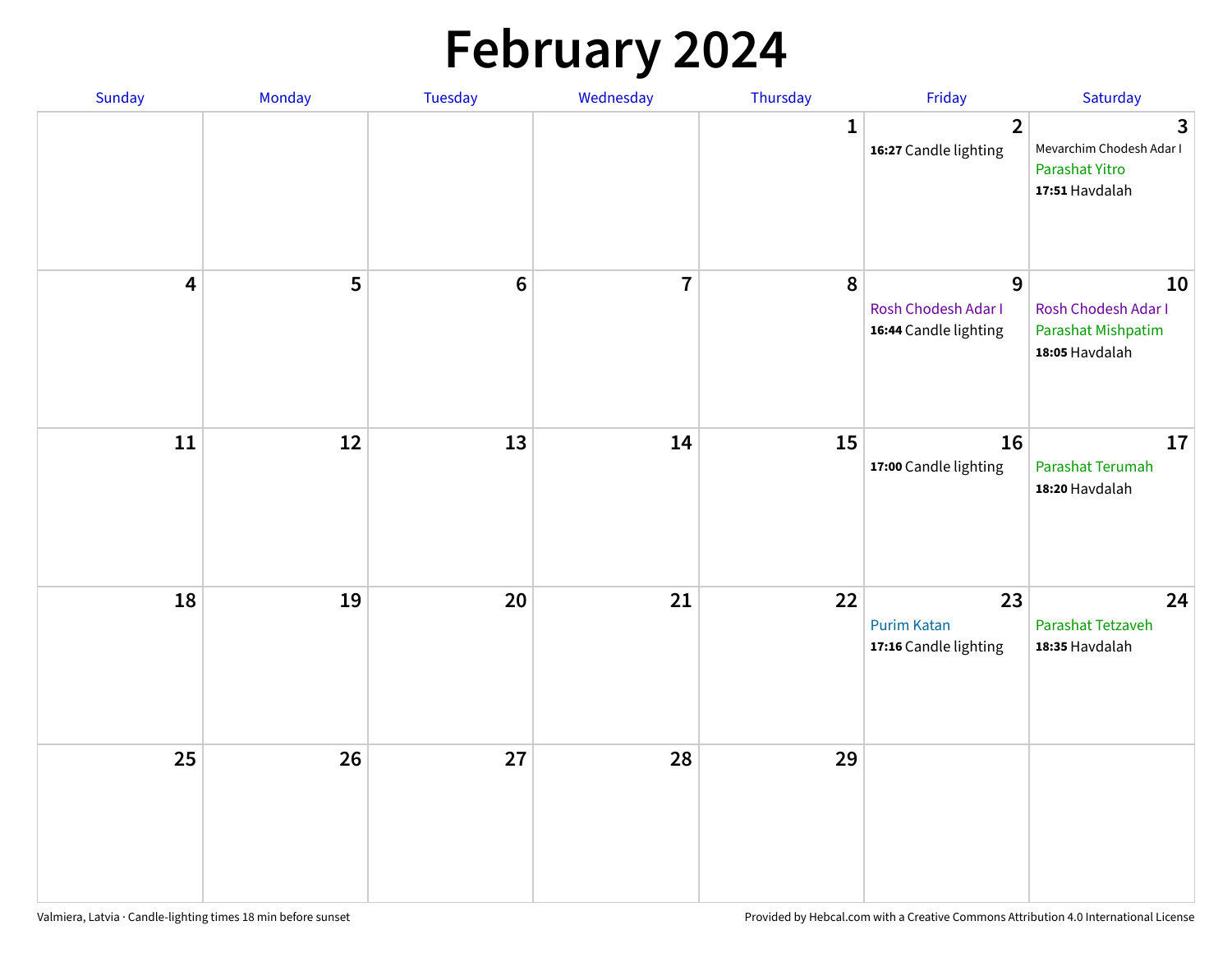## **March 2024**

| Sunday                     | Monday                     | <b>Tuesday</b> | Wednesday | Thursday                                                            | Friday                                | Saturday                                                                                         |
|----------------------------|----------------------------|----------------|-----------|---------------------------------------------------------------------|---------------------------------------|--------------------------------------------------------------------------------------------------|
|                            |                            |                |           |                                                                     | $\mathbf{1}$<br>17:32 Candle lighting | $\overline{2}$<br>Parashat Ki Tisa<br>18:51 Havdalah                                             |
| 3                          | $\overline{\mathbf{4}}$    | 5              | $\bf 6$   | $\overline{7}$                                                      | 8<br>17:48 Candle lighting            | 9<br><b>Shabbat Shekalim</b><br>Mevarchim Chodesh Adar II<br>Parashat Vayakhel<br>19:06 Havdalah |
| 10<br>Rosh Chodesh Adar II | 11<br>Rosh Chodesh Adar II | 12             | 13        | 14                                                                  | 15<br>18:04 Candle lighting           | 16<br>Parashat Pekudei<br>19:22 Havdalah                                                         |
| 17                         | 18                         | 19             | 20        | 21<br>04:18 Fast begins<br><b>Ta'anit Esther</b><br>19:22 Fast ends | 22<br>18:19 Candle lighting           | 23<br><b>Shabbat Zachor</b><br><b>Erev Purim</b><br>Parashat Vayikra<br>19:38 Havdalah           |
| 24<br>Purim                | 25<br><b>Shushan Purim</b> | 26             | 27        | 28                                                                  | 29<br>18:34 Candle lighting           | 30<br><b>Shabbat Parah</b><br>Parashat Tzav<br>19:54 Havdalah                                    |
| 31                         |                            |                |           |                                                                     |                                       |                                                                                                  |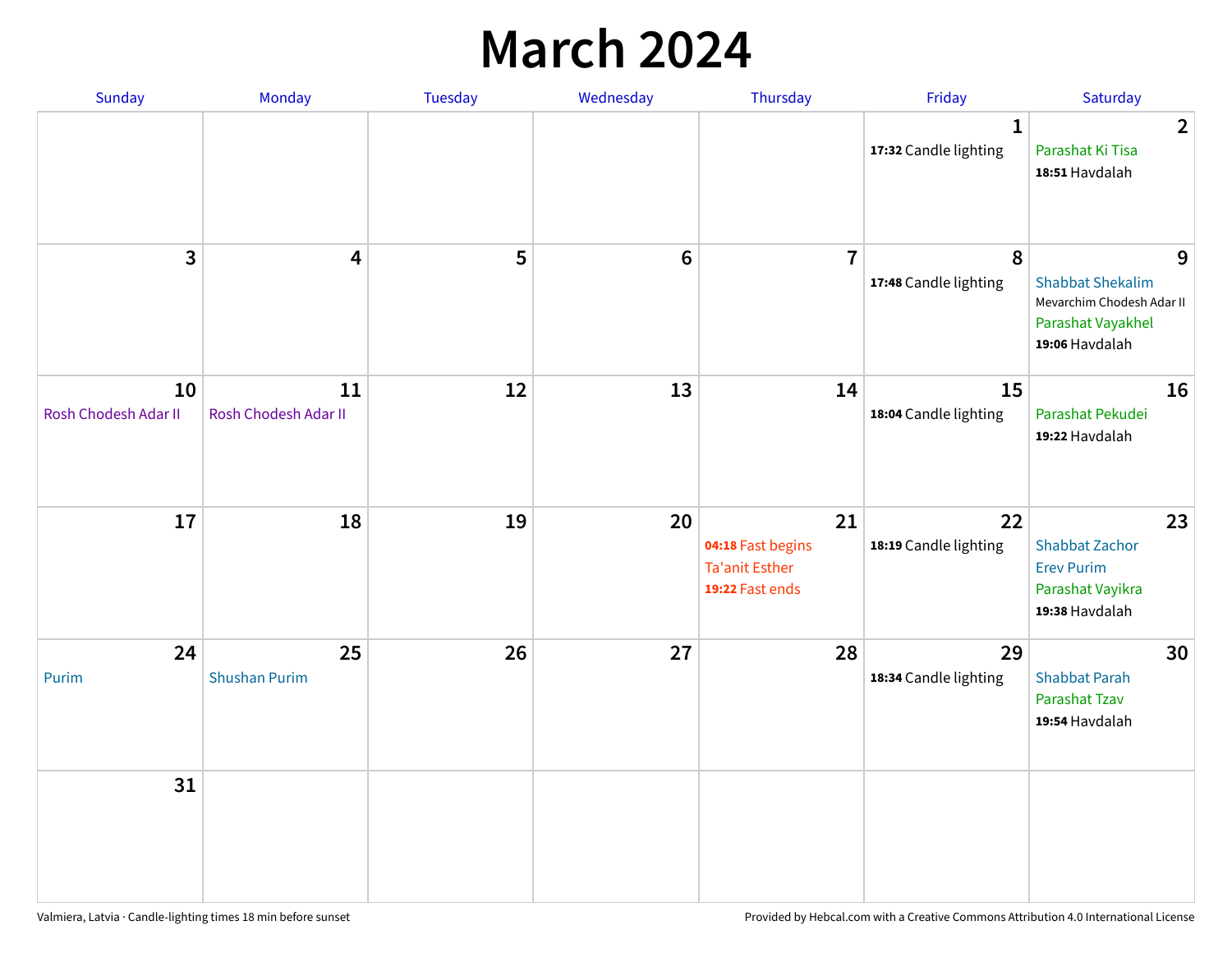# **April 2024**

| Sunday                                          | Monday                                                                                            | Tuesday                                    | Wednesday                                | Thursday                | Friday                                          | Saturday                                                                                      |
|-------------------------------------------------|---------------------------------------------------------------------------------------------------|--------------------------------------------|------------------------------------------|-------------------------|-------------------------------------------------|-----------------------------------------------------------------------------------------------|
|                                                 | $\mathbf 1$                                                                                       | $\overline{\mathbf{2}}$                    | 3                                        | 4                       | 5<br>19:50 Candle lighting                      | 6<br><b>Shabbat HaChodesh</b><br>Mevarchim Chodesh Nisan<br>Parashat Shmini<br>21:12 Havdalah |
| $\overline{7}$                                  | 8                                                                                                 | 9<br><b>Rosh Chodesh Nisan</b>             | 10                                       | 11                      | 12<br>20:05 Candle lighting                     | 13<br>Parashat Tazria<br>21:29 Havdalah                                                       |
| 14                                              | 15                                                                                                | 16                                         | 17                                       | 18<br>Yom HaAliyah      | 19<br>20:20 Candle lighting                     | 20<br><b>Shabbat HaGadol</b><br>Parashat Metzora<br>21:48 Havdalah                            |
| 21                                              | 22<br>03:14 Fast begins<br><b>Ta'anit Bechorot</b><br><b>Erev Pesach</b><br>20:27 Candle lighting | 23<br>Pesach I<br>21:56 Candle lighting    | 24<br><b>Pesach II</b><br>21:59 Havdalah | 25<br>Pesach III (CH"M) | 26<br>Pesach IV (CH"M)<br>20:36 Candle lighting | 27<br>Pesach V (CH"M)<br>22:08 Havdalah                                                       |
| 28<br>Pesach VI (CH"M)<br>20:40 Candle lighting | 29<br><b>Pesach VII</b><br>22:13 Candle lighting                                                  | 30<br><b>Pesach VIII</b><br>22:16 Havdalah |                                          |                         |                                                 |                                                                                               |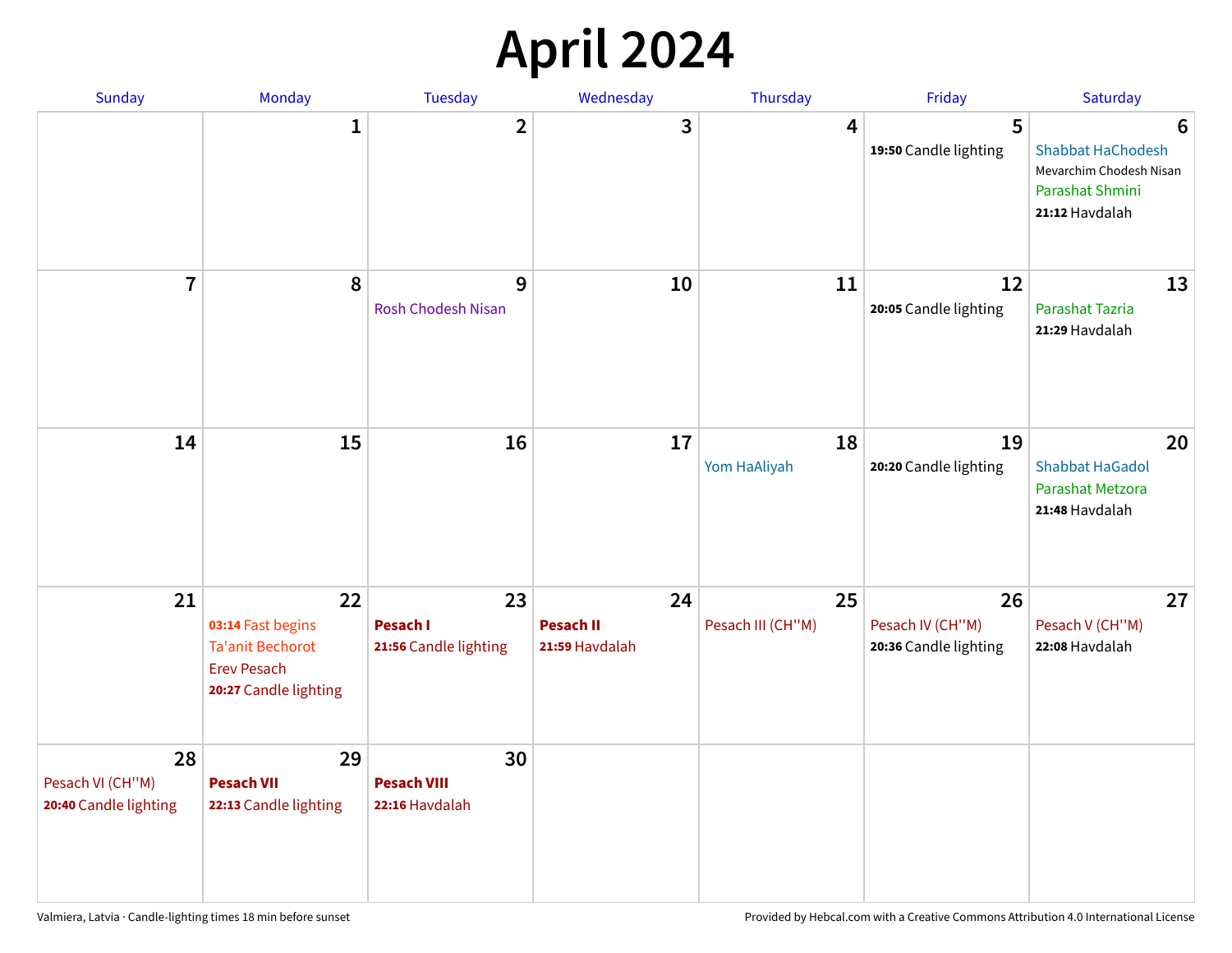### **May 2024**

| Sunday           | Monday                         | Tuesday              | Wednesday               | Thursday                | Friday                                  | Saturday                                                              |
|------------------|--------------------------------|----------------------|-------------------------|-------------------------|-----------------------------------------|-----------------------------------------------------------------------|
|                  |                                |                      | 1                       | $\overline{2}$          | $\overline{3}$<br>20:51 Candle lighting | 4<br>Mevarchim Chodesh Iyyar<br>Parashat Achrei Mot<br>22:28 Havdalah |
| 5                | $6\phantom{1}6$<br>Yom HaShoah | $\overline{7}$       | 8<br>Rosh Chodesh Iyyar | 9<br>Rosh Chodesh Iyyar | 10<br>21:06 Candle lighting             | 11<br>Parashat Kedoshim<br>22:49 Havdalah                             |
| 12               | 13<br>Yom HaZikaron            | 14<br>Yom HaAtzma'ut | 15                      | 16                      | 17<br>21:20 Candle lighting             | 18<br>Parashat Emor<br>23:11 Havdalah                                 |
| 19               | 20                             | 21                   | 22<br>Pesach Sheni      | 23                      | 24<br>21:33 Candle lighting             | 25<br>Parashat Behar<br>23:34 Havdalah                                |
| 26<br>Lag BaOmer | 27                             | 28                   | 29                      | 30                      | 31<br>21:45 Candle lighting             |                                                                       |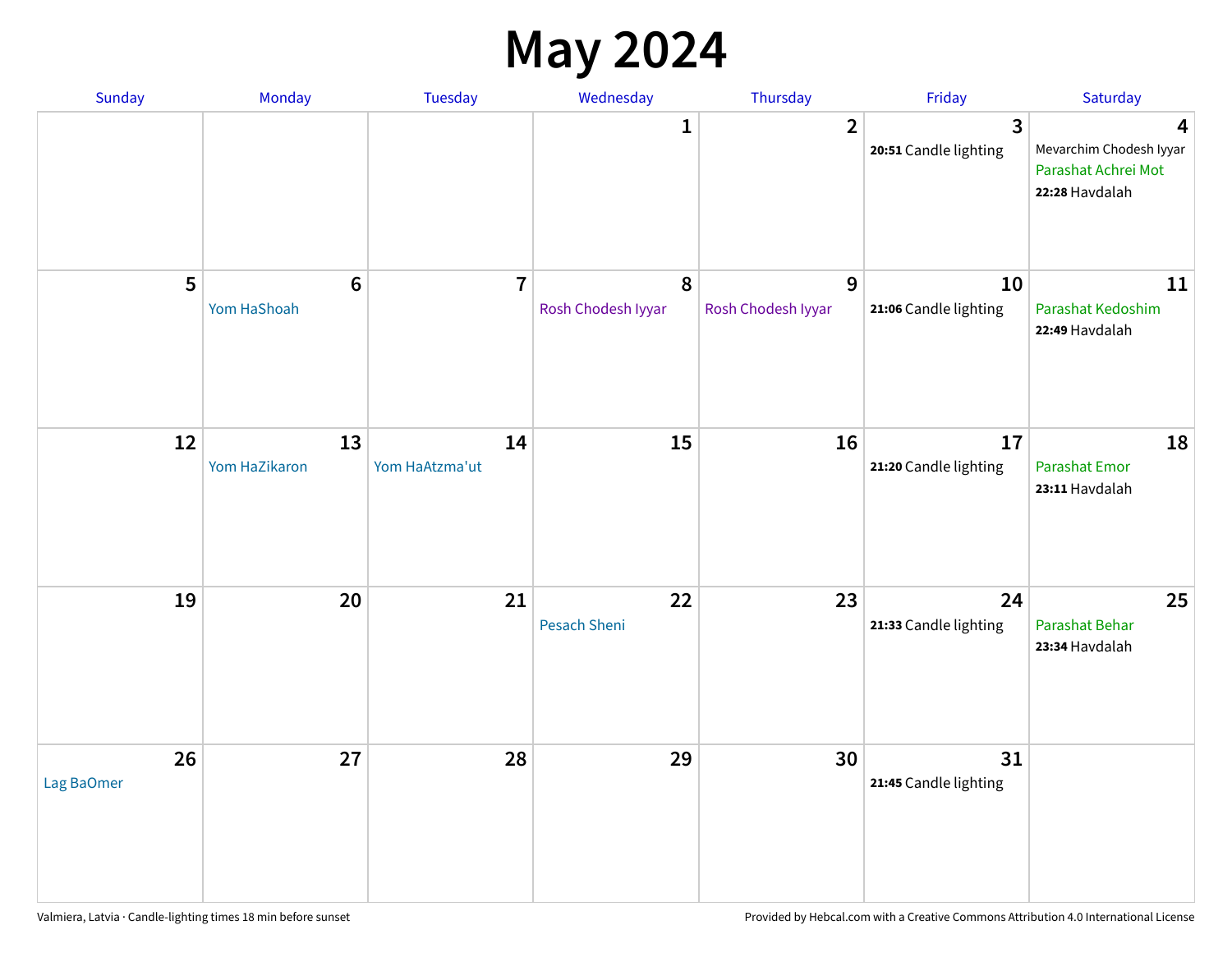#### **June 2024**

| Sunday         | Monday | Tuesday                                            | Wednesday                                       | Thursday                                  | Friday                                                               | Saturday                                                                        |
|----------------|--------|----------------------------------------------------|-------------------------------------------------|-------------------------------------------|----------------------------------------------------------------------|---------------------------------------------------------------------------------|
|                |        |                                                    |                                                 |                                           |                                                                      | $\mathbf 1$<br>Mevarchim Chodesh Sivan<br>Parashat Bechukotai<br>23:56 Havdalah |
| $\overline{2}$ | 3      | 4                                                  | 5<br>Yom Yerushalayim                           | 6                                         | $\overline{7}$<br><b>Rosh Chodesh Sivan</b><br>21:54 Candle lighting | 8<br>Parashat Bamidbar<br>00:16 Havdalah                                        |
| 9              | 10     | 11<br><b>Erev Shavuot</b><br>21:58 Candle lighting | 12<br><b>Shavuot I</b><br>00:26 Candle lighting | 13<br><b>Shavuot II</b><br>00:28 Havdalah | 14<br>22:00 Candle lighting                                          | 15<br><b>Parashat Nasso</b><br>00:32 Havdalah                                   |
| 16             | 17     | 18                                                 | 19                                              | 20                                        | 21<br>22:03 Candle lighting                                          | 22<br>Parashat Beha'alotcha<br>00:36 Havdalah                                   |
| 23             | 24     | 25                                                 | 26                                              | 27                                        | 28<br>22:02 Candle lighting                                          | 29<br>Mevarchim Chodesh Tamuz<br>Parashat Sh'lach<br>00:28 Havdalah             |
| 30             |        |                                                    |                                                 |                                           |                                                                      |                                                                                 |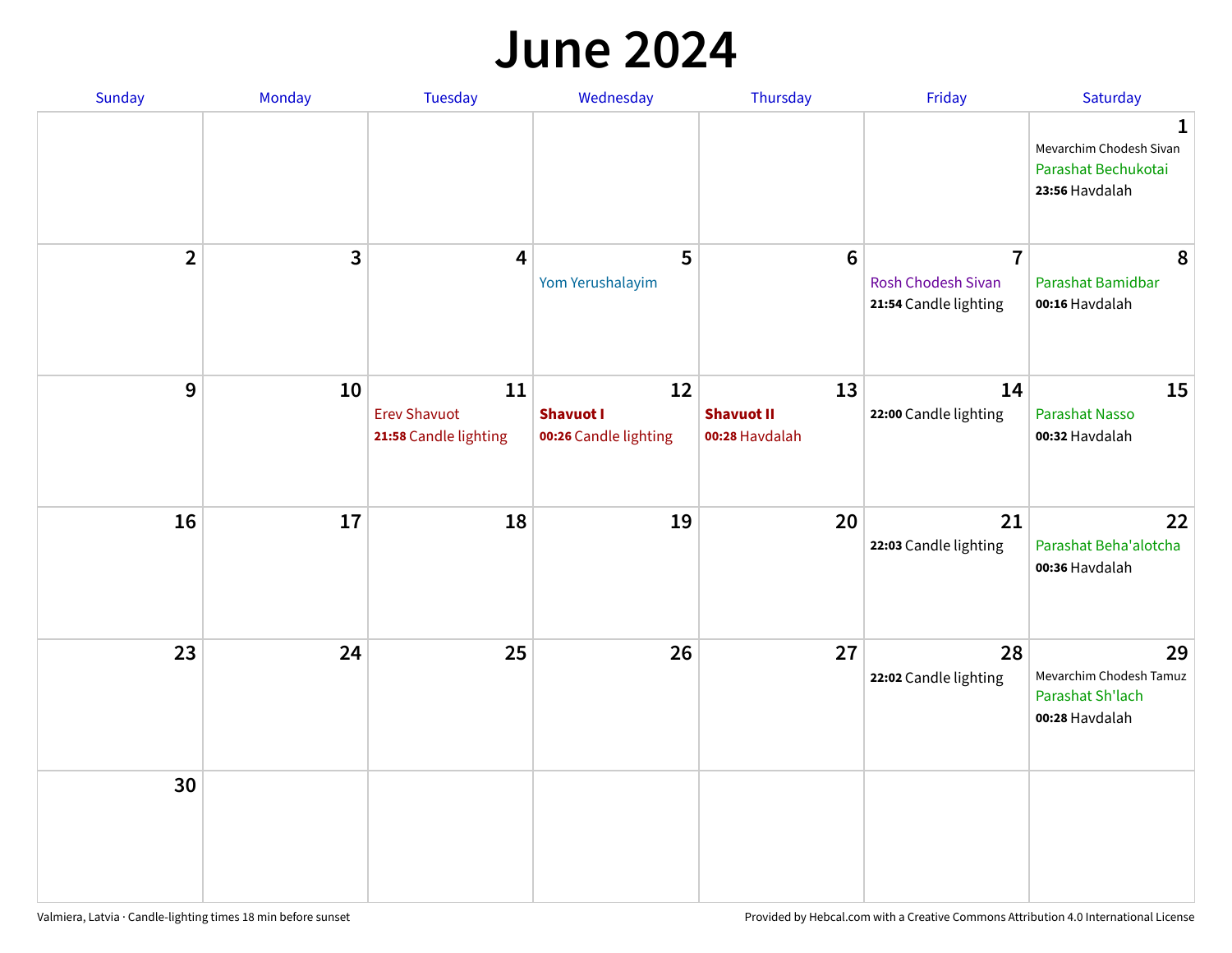## **July 2024**

| Sunday                               | Monday       | Tuesday                                     | Wednesday | Thursday         | Friday                      | Saturday                                                                   |
|--------------------------------------|--------------|---------------------------------------------|-----------|------------------|-----------------------------|----------------------------------------------------------------------------|
|                                      | $\mathbf{1}$ | $\overline{2}$                              | 3         | $\boldsymbol{4}$ | 5<br>21:58 Candle lighting  | $6\phantom{1}6$<br>Rosh Chodesh Tamuz<br>Parashat Korach<br>00:12 Havdalah |
| $\overline{7}$<br>Rosh Chodesh Tamuz | 8            | $\overline{9}$                              | 10        | 11               | 12<br>21:50 Candle lighting | 13<br><b>Parashat Chukat</b><br>23:52 Havdalah                             |
| 14                                   | 15           | 16                                          | 17        | 18               | 19<br>21:40 Candle lighting | 20<br>Parashat Balak<br>23:31 Havdalah                                     |
| 21                                   | 22           | 23<br><b>Tzom Tammuz</b><br>23:02 Fast ends | 24        | 25               | 26<br>21:27 Candle lighting | 27<br><b>Parashat Pinchas</b><br>23:10 Havdalah                            |
| 28                                   | 29           | 30                                          | 31        |                  |                             |                                                                            |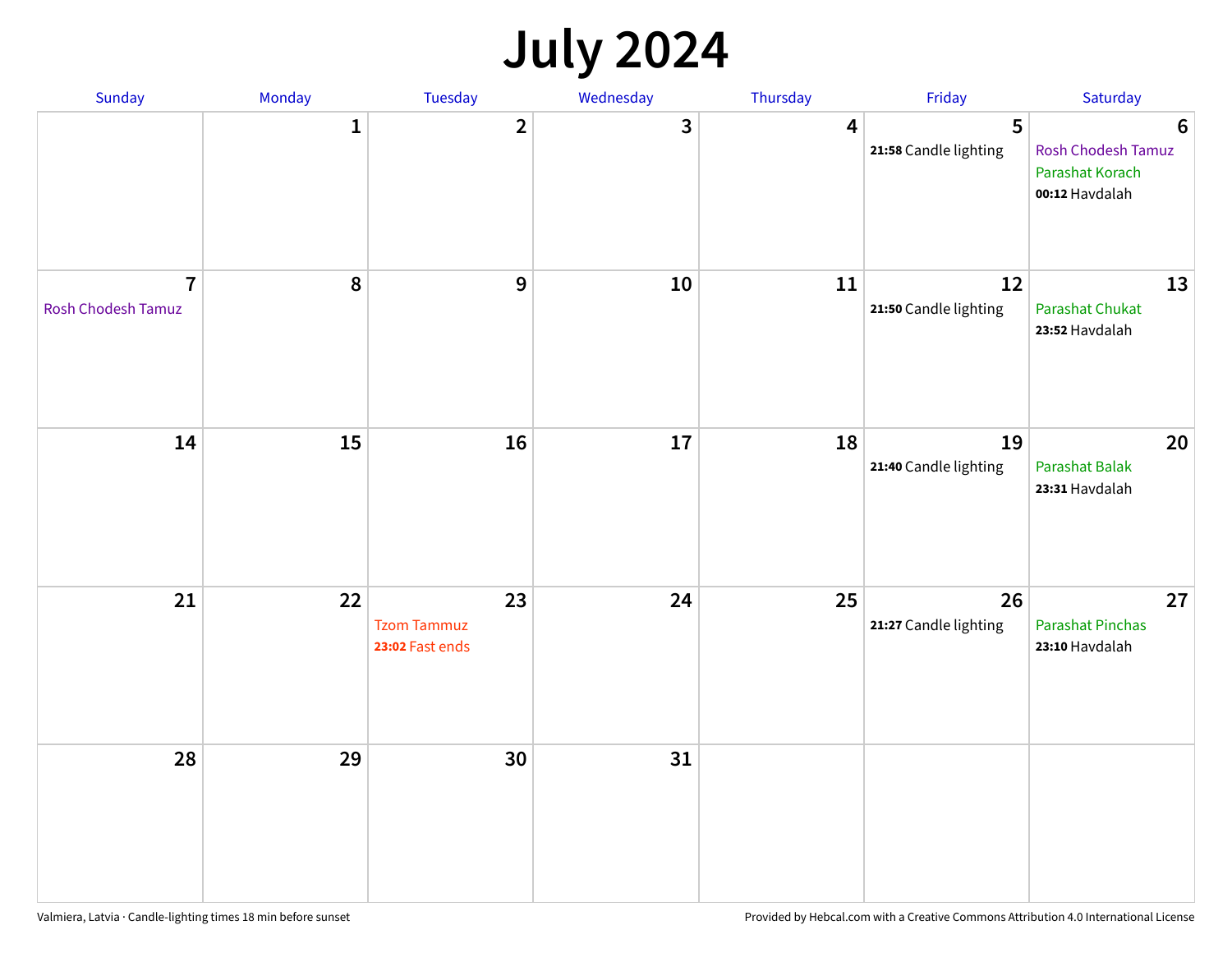# **August 2024**

| Sunday                  | Monday                                      | Tuesday                              | Wednesday      | Thursday    | Friday                                  | Saturday                                                              |
|-------------------------|---------------------------------------------|--------------------------------------|----------------|-------------|-----------------------------------------|-----------------------------------------------------------------------|
|                         |                                             |                                      |                | $\mathbf 1$ | $\overline{2}$<br>21:12 Candle lighting | 3<br>Mevarchim Chodesh Av<br>Parashat Matot-Masei<br>22:48 Havdalah   |
| $\overline{\mathbf{4}}$ | 5<br>Rosh Chodesh Av                        | $6\phantom{1}6$                      | $\overline{7}$ | 8           | 9<br>20:56 Candle lighting              | 10<br><b>Shabbat Chazon</b><br>Parashat Devarim<br>22:26 Havdalah     |
| 11                      | 12<br>21:07 Fast begins<br>Erev Tish'a B'Av | 13<br>Tish'a B'Av<br>22:02 Fast ends | 14             | 15          | 16<br>20:39 Candle lighting             | 17<br><b>Shabbat Nachamu</b><br>Parashat Vaetchanan<br>22:04 Havdalah |
| 18                      | 19<br>Tu B'Av                               | 20                                   | 21             | 22          | 23<br>20:21 Candle lighting             | 24<br><b>Parashat Eikev</b><br>21:42 Havdalah                         |
| 25                      | 26                                          | 27                                   | 28             | 29          | 30<br>20:02 Candle lighting             | 31<br>Mevarchim Chodesh Elul<br>Parashat Re'eh<br>21:20 Havdalah      |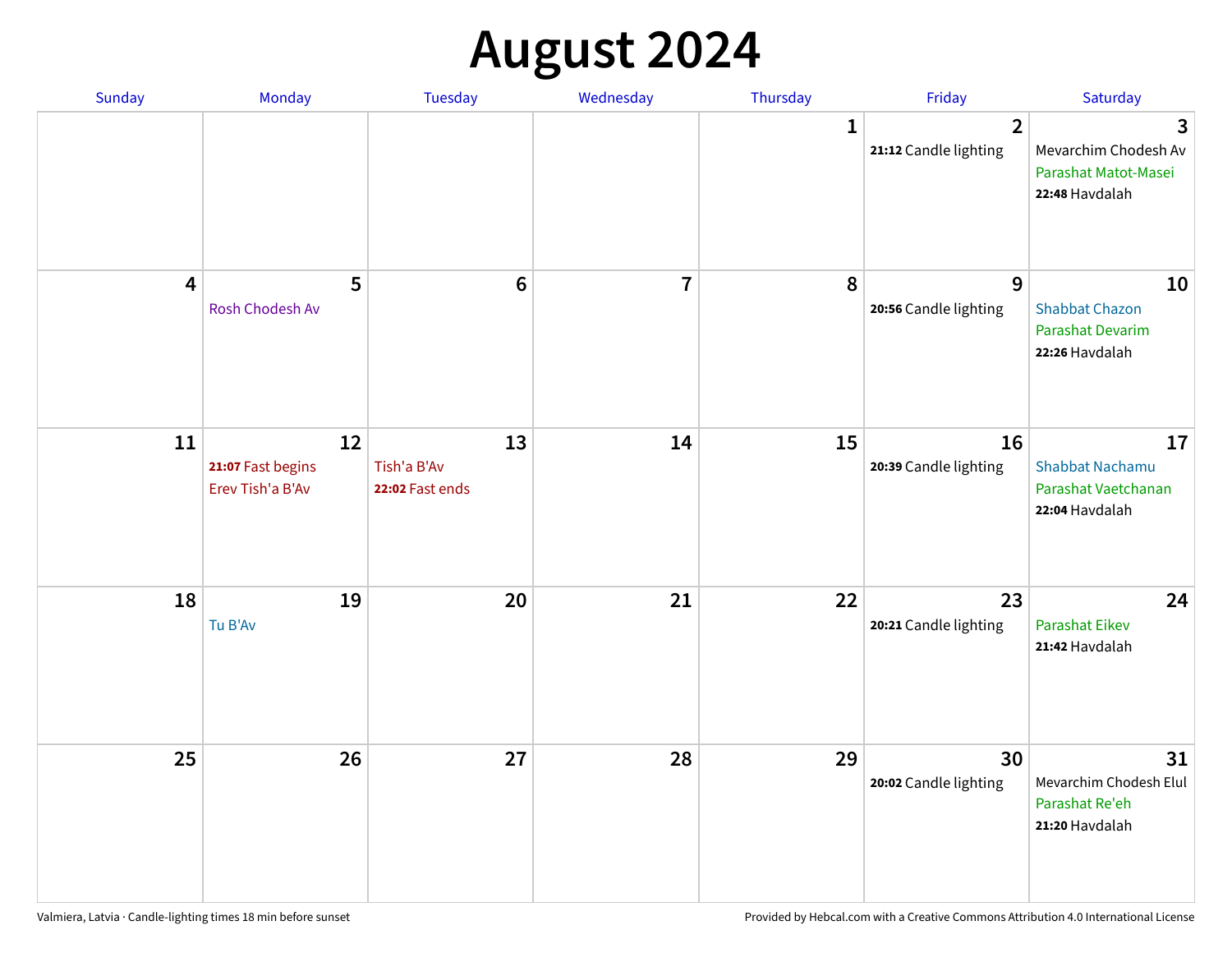# **September 2024**

| Sunday       | Monday         | Tuesday                | Wednesday                                        | Thursday | Friday                                   | Saturday                                                             |
|--------------|----------------|------------------------|--------------------------------------------------|----------|------------------------------------------|----------------------------------------------------------------------|
| $\mathbf{1}$ | $\overline{2}$ | 3<br>Rosh Chodesh Elul | 4<br>Rosh Hashana LaBehemot<br>Rosh Chodesh Elul | 5        | $6\phantom{1}6$<br>19:43 Candle lighting | $\overline{7}$<br><b>Parashat Shoftim</b><br>20:59 Havdalah          |
| $\pmb{8}$    | $\mathbf{9}$   | $10\,$                 | 11                                               | 12       | 13<br>19:23 Candle lighting              | 14<br>Parashat Ki Teitzei<br>20:38 Havdalah                          |
| 15           | 16             | 17                     | 18                                               | 19       | 20<br>19:04 Candle lighting              | 21<br>Parashat Ki Tavo<br>20:17 Havdalah                             |
| 22           | 23             | 24                     | 25                                               | 26       | 27<br>18:44 Candle lighting              | 28<br>Leil Selichot<br>Parashat Nitzavim-Vayeilech<br>19:57 Havdalah |
| 29           | 30             |                        |                                                  |          |                                          |                                                                      |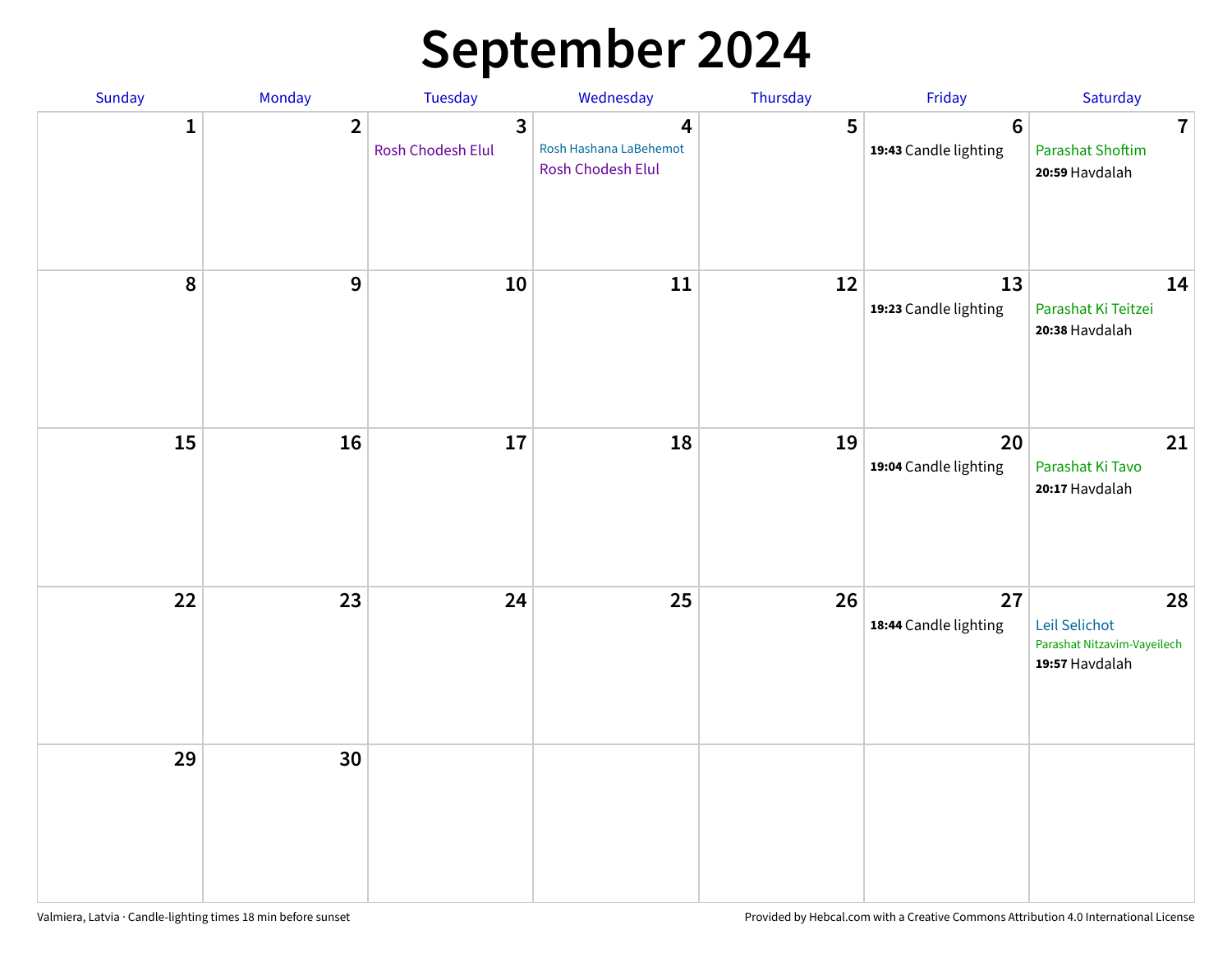## **October 2024**

| <b>Sunday</b>                                                     | <b>Monday</b>           | <b>Tuesday</b>         | Wednesday                                                | Thursday                                             | Friday                                                | Saturday                                                                       |
|-------------------------------------------------------------------|-------------------------|------------------------|----------------------------------------------------------|------------------------------------------------------|-------------------------------------------------------|--------------------------------------------------------------------------------|
|                                                                   |                         | $\mathbf{1}$           | 2<br>Erev Rosh Hashana<br>18:30 Candle lighting          | 3<br>Rosh Hashana 5785<br>19:43 Candle lighting      | 4<br><b>Rosh Hashana II</b><br>18:25 Candle lighting  | 5<br><b>Shabbat Shuva</b><br>Parashat Ha'Azinu<br>19:38 Havdalah               |
| 6<br>05:39 Fast begins<br><b>Tzom Gedaliah</b><br>19:25 Fast ends | $\overline{\mathbf{7}}$ | 8                      | 9                                                        | 10                                                   | 11<br><b>Erev Yom Kippur</b><br>18:06 Candle lighting | 12<br><b>Yom Kippur</b><br>19:19 Havdalah                                      |
| 13                                                                | 14                      | 15                     | 16<br><b>Erev Sukkot</b><br>17:53 Candle lighting        | 17<br>Sukkot I<br>19:07 Candle lighting              | 18<br><b>Sukkot II</b><br>17:47 Candle lighting       | 19<br>Sukkot III (CH"M)<br>19:02 Havdalah                                      |
| 20<br>Sukkot IV (CH"M)                                            | 21<br>Sukkot V (CH"M)   | 22<br>Sukkot VI (CH"M) | 23<br>Sukkot VII (Hoshana Raba)<br>17:35 Candle lighting | 24<br><b>Shmini Atzeret</b><br>18:50 Candle lighting | 25<br><b>Simchat Torah</b><br>17:30 Candle lighting   | 26<br>Mevarchim Chodesh Cheshvan<br><b>Parashat Bereshit</b><br>18:45 Havdalah |
| 27                                                                | 28                      | 29                     | 30                                                       | 31                                                   |                                                       |                                                                                |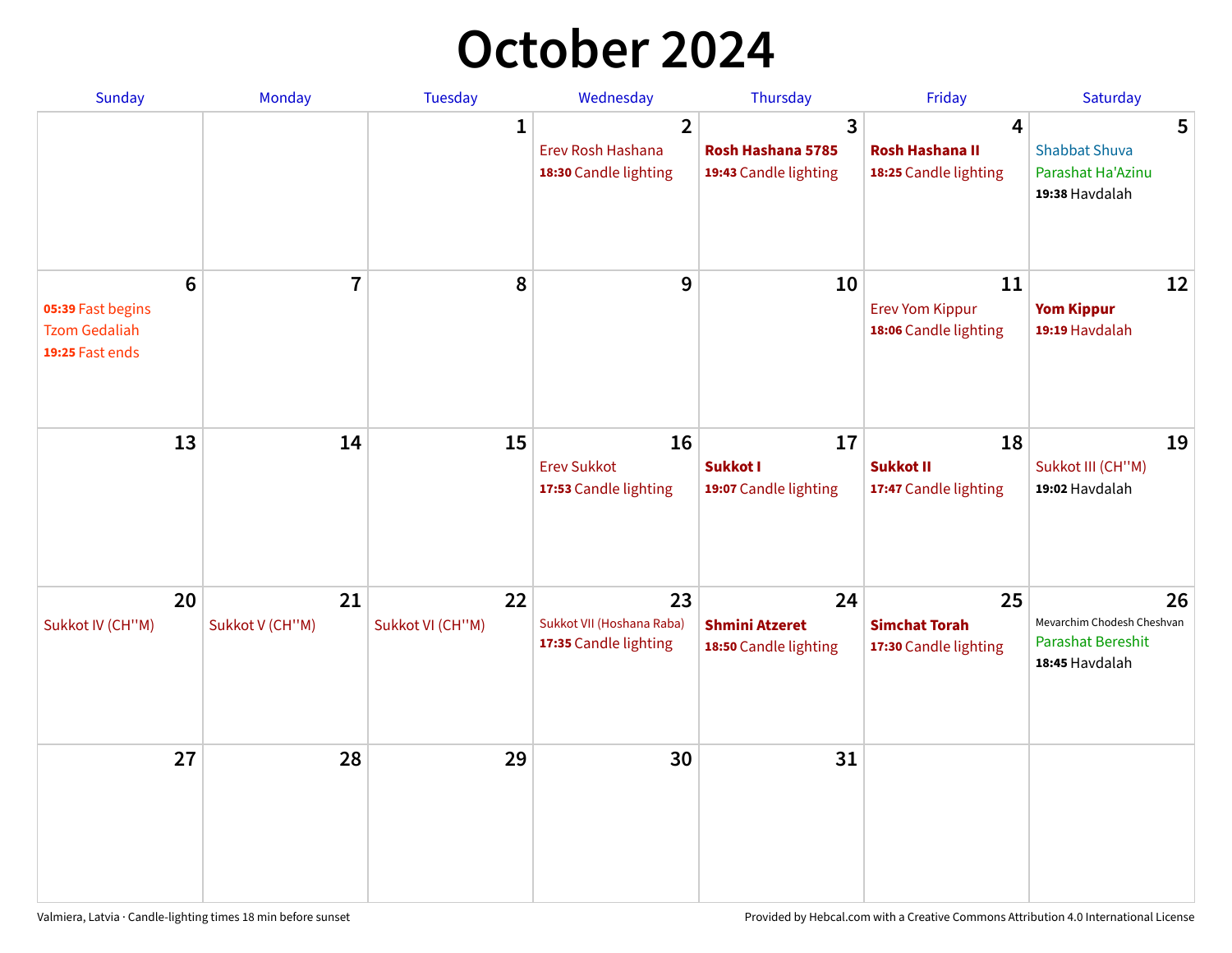#### **November 2024**

| Sunday | Monday | Tuesday | Wednesday      | Thursday       | Friday                                                         | Saturday                                                                           |
|--------|--------|---------|----------------|----------------|----------------------------------------------------------------|------------------------------------------------------------------------------------|
|        |        |         |                |                | $\mathbf{1}$<br>Rosh Chodesh Cheshvan<br>16:13 Candle lighting | $\overline{2}$<br>Rosh Chodesh Cheshvan<br><b>Parashat Noach</b><br>17:30 Havdalah |
| 3      | 4      | 5       | $6\phantom{1}$ | $\overline{7}$ | 8<br>Yom HaAliyah School Observance<br>15:57 Candle lighting   | 9<br>Parashat Lech-Lecha<br>17:17 Havdalah                                         |
| 10     | 11     | 12      | 13             | 14             | 15<br>15:44 Candle lighting                                    | 16<br>Parashat Vayera<br>17:06 Havdalah                                            |
| 17     | 18     | 19      | 20             | 21             | 22<br>15:32 Candle lighting                                    | 23<br>Parashat Chayei Sara<br>16:56 Havdalah                                       |
| 24     | 25     | 26      | 27             | 28             | 29<br>15:23 Candle lighting                                    | 30<br>Sigd<br>Mevarchim Chodesh Kislev<br><b>Parashat Toldot</b><br>16:50 Havdalah |